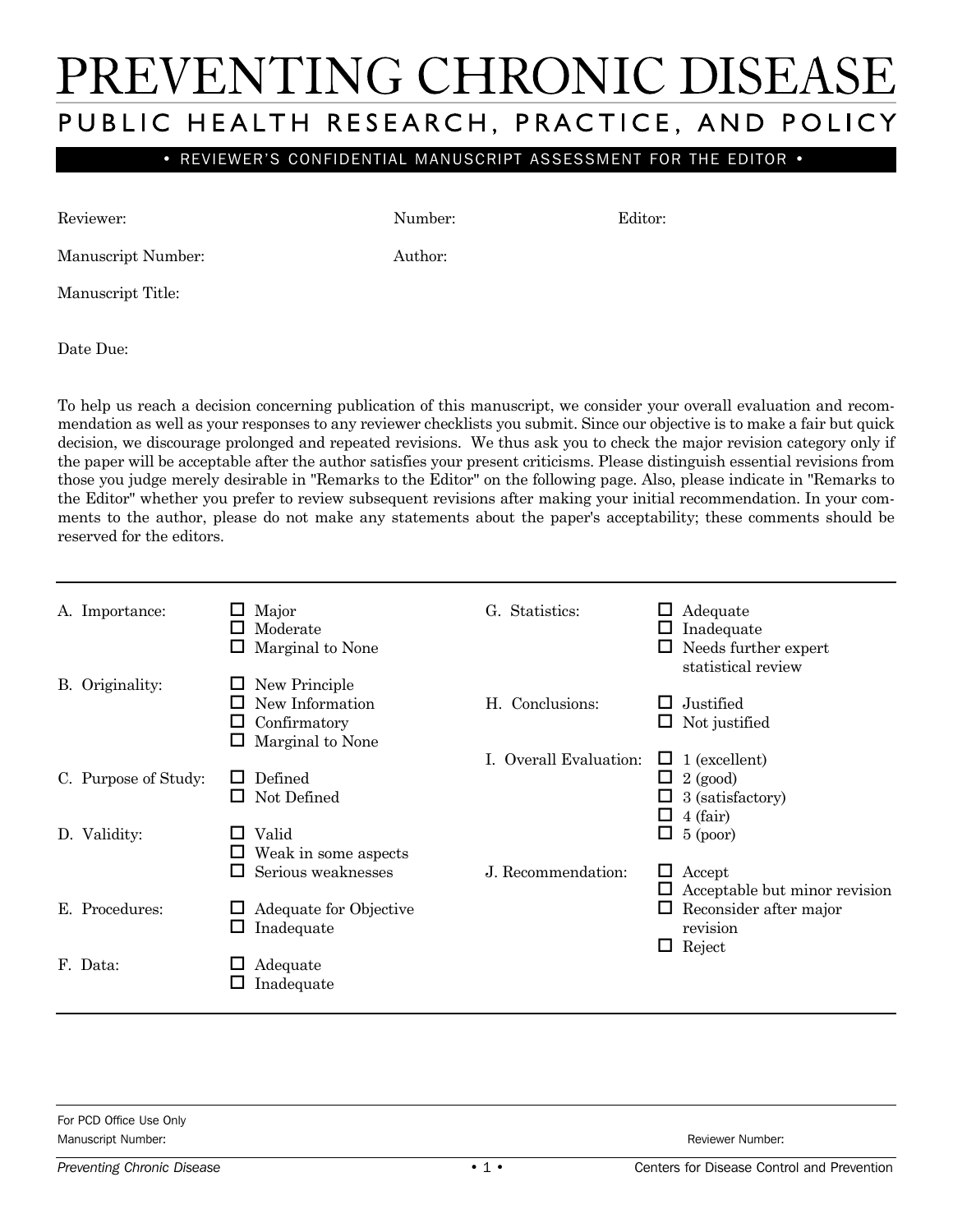# PREVENTING CHRONIC DISEASE PUBLIC HEALTH RESEARCH, PRACTICE, AND POLICY

• REVIEWER'S CONFIDENTIAL MANUSCRIPT ASSESSMENT FOR THE EDITOR •

Manuscript Number: Reviewer Number:

### Remarks to the Editor

(Please attach additional sheets if necessary)